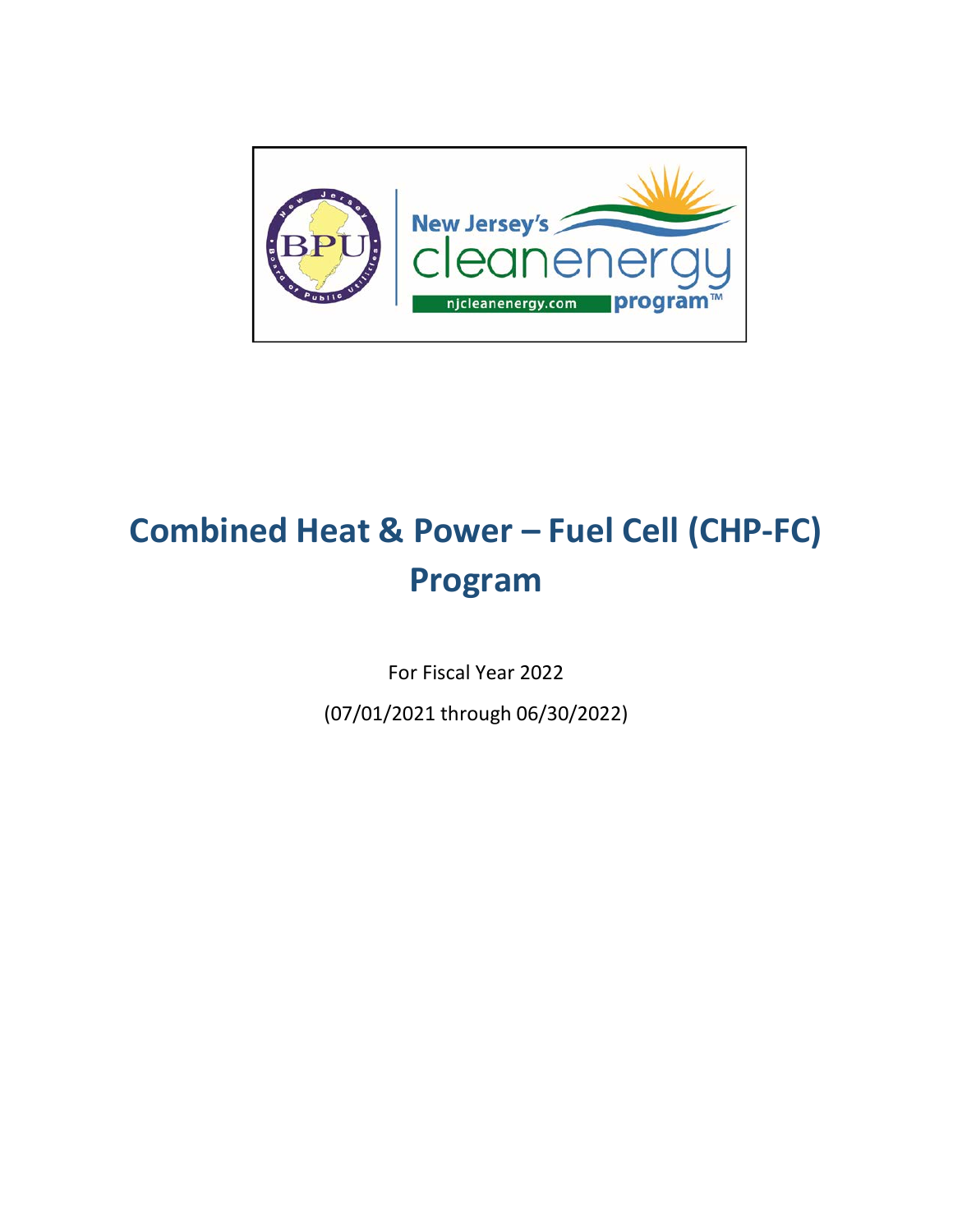## New Jersey's Clean Energy Program™ **CHP-FC Program Guide**

# Table of Contents

| 1.  |  |
|-----|--|
| 2.  |  |
| 3.  |  |
| 4.  |  |
| 5.  |  |
|     |  |
|     |  |
| 6.  |  |
|     |  |
| 7.  |  |
|     |  |
|     |  |
|     |  |
|     |  |
| 8.  |  |
| 9.  |  |
| 10. |  |
| 11. |  |

#### Limitations

This document is not legally binding on the New Jersey Board of Public Utilities (Board), the Program Administrator, or the Program Manager. If there is any conflict between this document and a Board Order, the applicable Compliance Filing, any legally binding agreement(s), or any other legally binding document(s), such other document(s) shall take precedence and control over this document.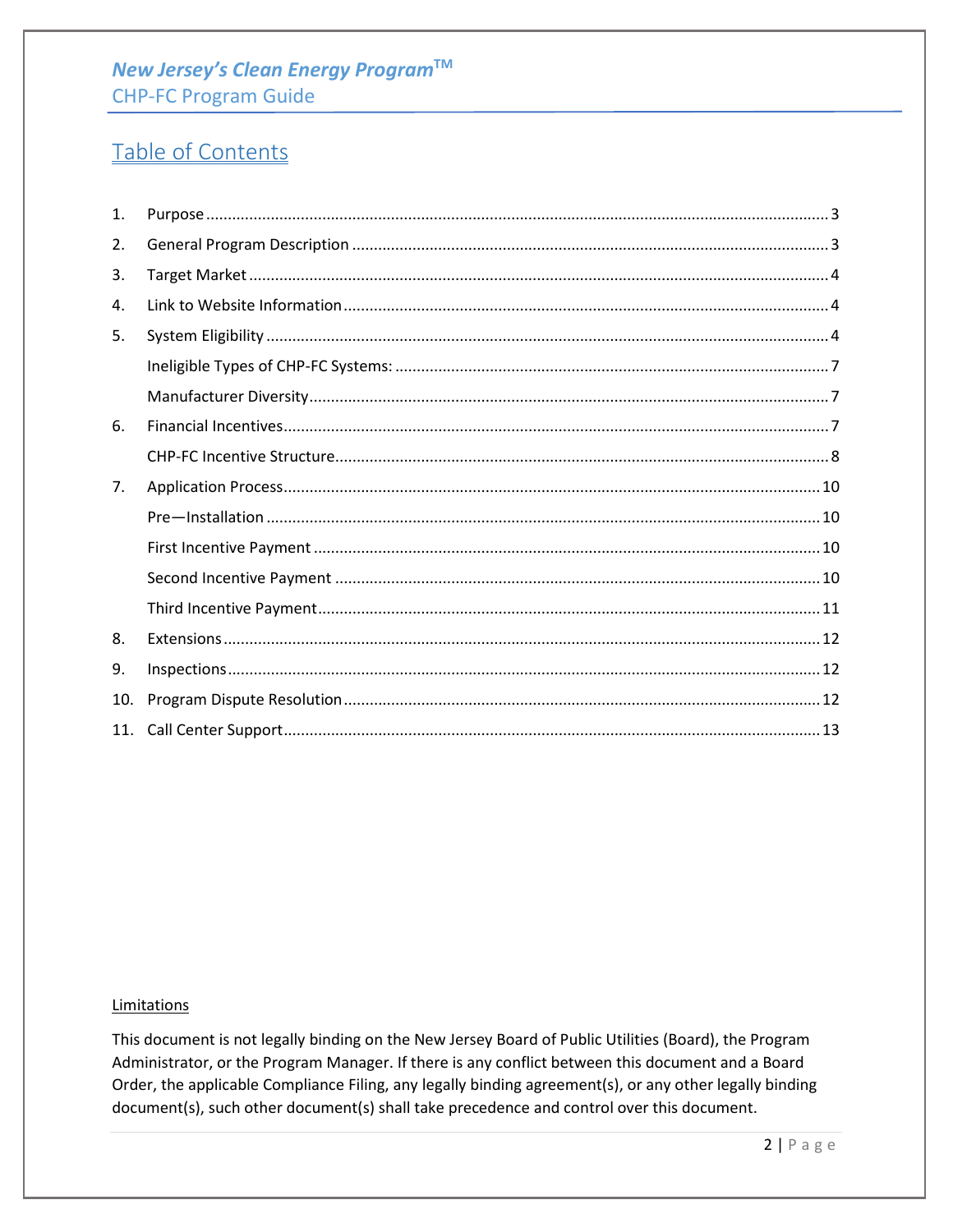### <span id="page-2-0"></span>1. Purpose

The purpose of this guide is to provide potential applicants and contractors information about the Combined Heat and Power – Fuel Cell program to help guide them on whether to enroll their projects in this program. Information contained here does not supersede the information contained within the Combined Heat and Power – Fuel Cell Application, which is available for download on the Clean Energy Website (see Section 4 below).

# <span id="page-2-1"></span>2. General Program Description

*New Jersey's Clean Energy Program*™ (NJCEP) supports the statewide growth of Commercial and Industrial (C&I) Combined Heat & Power and Fuel Cell (CHP-FC) technologies to enhance energy efficiency through on-site power generation and productive use of waste heat.

For the purposes of this program, Combined Heat and Power is defined as follows:

• *Combined Heat and Power (CHP)*

Combined heat and power (CHP), also known as cogeneration, is the sequential production of electricity and useful thermal energy from a single source fuel. Useful thermal energy means energy in the form of direct heat, steam, hot water, or other thermal form that is used for heating, cooling, humidity control, process use, or other valid thermal end-use energy requirements; and for which fuel or electricity would otherwise be consumed. Bio-power and partial bio-power projects that meet these criteria are considered to be CHP projects for program purposes.

Waste heat to power projects that comply with the following definition are treated as CHP projects:

• *Waste Heat to Power (WHP)*

WHP is the process of capturing waste heat discharged as a byproduct of a process and using that heat to generate power. In this configuration, a source fuel is first used to provide thermal energy to meet load requirements of a process or system (i.e. not deliberately creating excess thermal energy for the purpose of electricity generation). The byproduct of this process is heat that would otherwise be wasted to the atmosphere. The waste heat is then repurposed to produce electricity, as opposed to directly consuming additional fuel for this purpose.

Projects meeting the definitions of either CHP or WHP above are collectively referred to as CHP projects in the remainder of this document. For the purposes of this Program, Fuel Cells are not considered to be WHP or CHP.

For the purposes of this Program, Fuel Cell is defined as follows:

• *Fuel Cell (FC)*

Power plants that produce electricity through an electrochemical reaction with a fuel source.

FCs are further broken down between "≥60% FCs" that can achieve an annual system efficiency of ≥60% (Higher Heating Value – HHV), based on total energy input and total utilized energy output (Efficiency)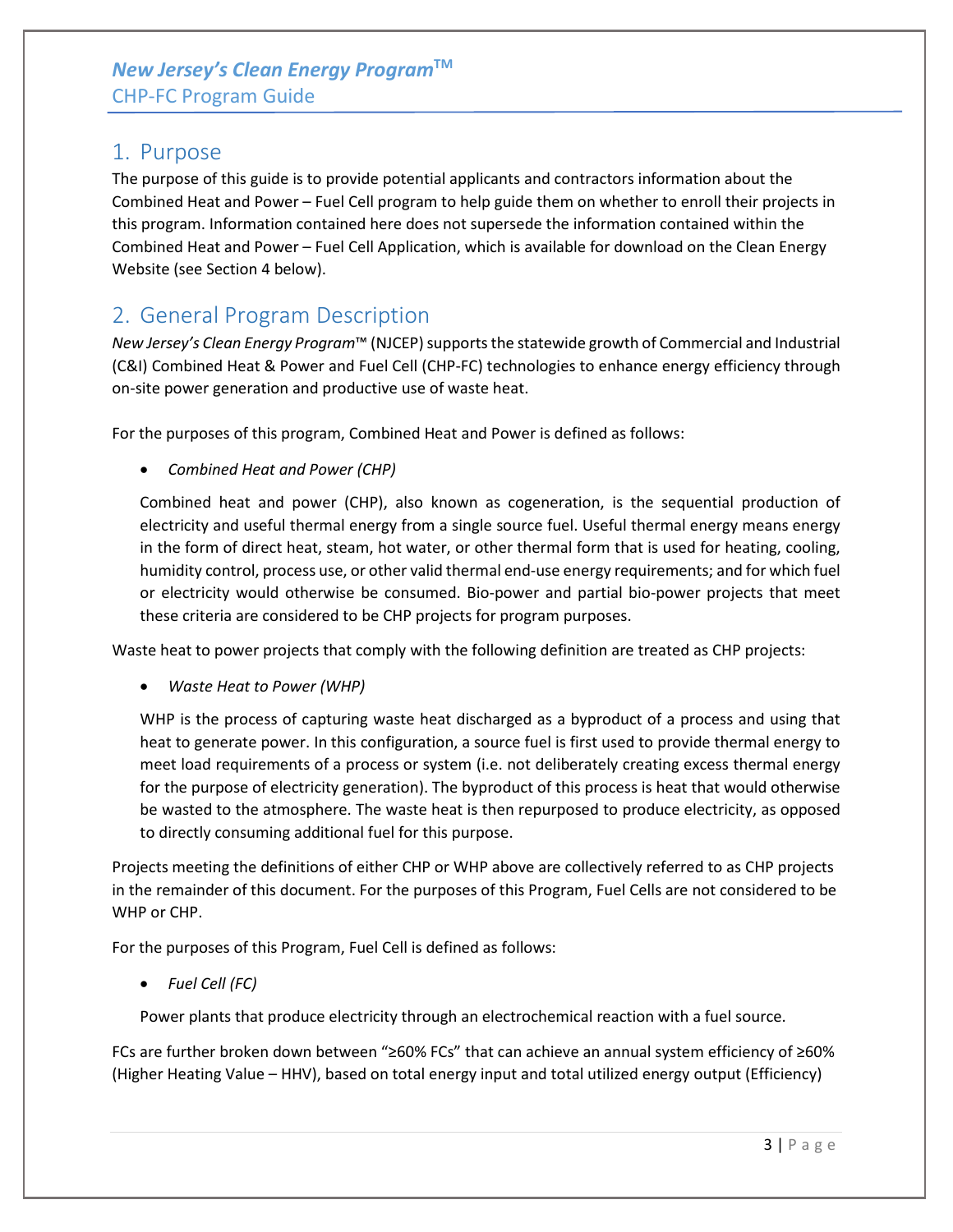### *New Jersey's Clean Energy Program***TM** CHP-FC Program Guide

and "≥40% FCs" that can achieve an Efficiency ≥40% & <60%.CHPs and FCs are all eligible for incentives through this Program as set forth in more detail below.

Program participants are eligible to receive financial incentives for CHP-FC installations to further enhance energy efficiency in their buildings through on-site power generation, with or without the productive use of waste heat, and reducing demand from the electric power grid.

By installing CHP-FC systems, participants will assist in reducing overall system peak demand, furthering the use of emerging technologies, reducing emissions, and using distributed generation to provide reliability solutions for New Jersey while supporting the state's Energy Master Plan.

## <span id="page-3-0"></span>3. Target Market

The CHP-FC program is open to all New Jersey-based commercial and industrial (C&I) customers paying into the Societal Benefits Fund. Applications are reviewed and funds committed on a first come, first served basis provided all program requirements are met. CHP-FC systems that receive funding from the Energy Resiliency Bank will not be eligible for incentives through NJCEP.

# <span id="page-3-1"></span>4. Link to Website Information

The following link routes to the overall homepage for the CHP-FC program: [NJCleanEnergy.com/CHP](http://njcleanenergy.com/commercial-industrial/programs/combined-heat-power/combined-heat-power)

# <span id="page-3-2"></span>5. System Eligibility

Natural gas, hydrogen, biogas, and mixed fuel (e.g. natural gas and biogas) CHP-FC equipment installed on the customer side of the utility meter is eligible for incentives. 100% renewable fueled projects, including biogas and landfill gas-fueled projects which meet CHP program criteria, are also eligible to receive incentives. Incentives are listed in Section 6.

To qualify for incentives, CHP-FC projects must meet all of the following eligibility criteria:

- Applicant must be a New Jersey-based commercial and industrial (C&I) customer paying into the Societal Benefits Fund.
- System must be sized to meet all or a portion of the customer's on-site load, not to exceed 100% of most recent historical annual consumption or peak demand. For all CHP-FC projects, any surplus power that may become available during the course of a given year may be sold to PJM. Any CHP-FC system fueled by a Class 1 renewable source is exempted from this program requirement, provided the system is sized to match the Class 1 renewable fuel produced or available on-site.
- Natural gas CHP, Biopower CHP-FC, mixed-fuel CHP-FC (e.g. part biogas, part natural gas), and natural gas or hydrogen Fuel Cell equipment installed on the customer side of the utility meter are eligible. Applicants proposing systems running on fuel other than natural gas should be prepared to provide information in addition to that requested within this application, including but not limited to: availability of biogas, custom calculations showing adjusted energy content of fuel, manufacturer information specific to biogas, support for any added project cost due to biogas consumption, additional grants or incentives that the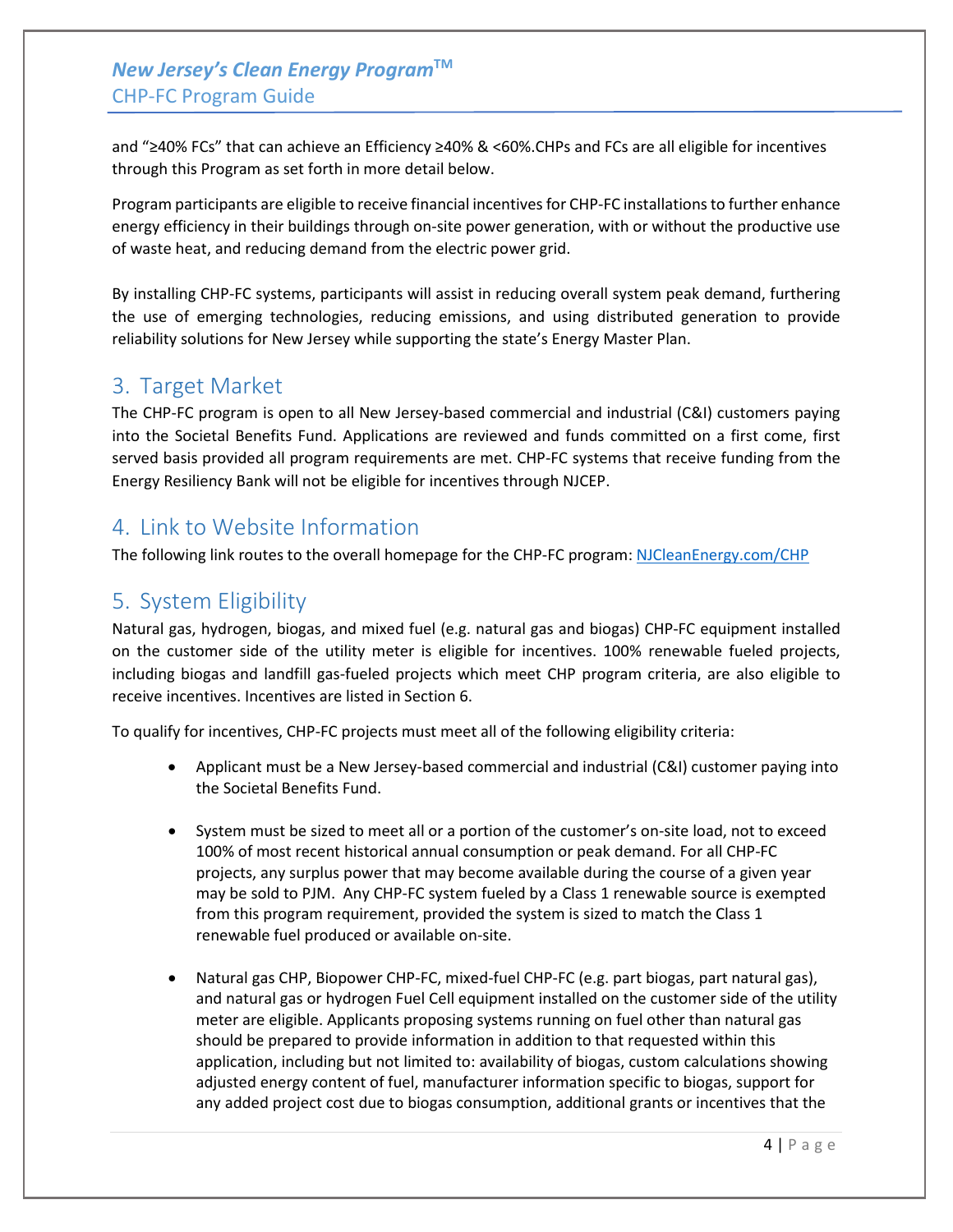system may be eligible for, and emissions information.

- Equipment must be new, commercially available, and permanently installed. Expansion of an existing system with new equipment is also eligible, however, only the incremental expansion is eligible for incentives.
- CHP systems must achieve an annual system efficiency of at least 60% (Higher Heating Value – HHV), based on total energy input and total utilized energy output. Mechanical energy may be included in the efficiency evaluation.
	- o Waste heat utilization systems or other mechanical recovery systems are required for CHP projects. New electric generation equipment which captures waste heat or energy from existing systems is also allowed.
- FC systems must achieve an annual electric system efficiency of at least 40% (HHV) based on Net Useful Electric Power plus Net Useful Thermal Production (if any) divided by the Total Fuel Input at HHV.
- Systems must operate a minimum of 5,000 full-load equivalent hours per year (i.e. run at least 5,000 hours per year at full rated kW output). The Office of Clean Energy (OCE) may grant exceptions to the minimum operating hours requirement for Critical Facilities, provided the proposed system operates a minimum of 3,500 full-load equivalent hours per year and is equipped with blackstart and islanding capability.
	- o For this program, a Critical Facility will be classified as:
		- a) A public facility, including any federal, state, county, or municipal facility
		- b) A non-profit and/or private facility, including any hospital, police station, fire station, water/wastewater treatment facility, school, multifamily building, or similar facility that:
			- A. is determined to be either Tier 1 or critical infrastructure by the Office of Emergency Management or the Office of Homeland Security and Preparedness, or
			- B. could serve as a Shelter during a power outage. A Shelter is a facility able to provide food, sleeping arrangements, and other amenities to its residents and the community.

For the avoidance of doubt, any public facility is a Critical Facility.

- Incentives are paid per project per site. CHP-FC projects will be evaluated on a per site basis and incentives awarded accordingly. Installations of multiple systems planned for the same site within a twelve (12) month period must be combined into a single project.
- System shall have the ability to automatically disconnect from the utility in the event of substantial grid congestion, interruption, or failure to prevent back feeding to the grid. Note that systems are not required to continue to operate independent from the utility in the event of substantial grid congestion, interruption, or failure.
- CHP-FC systems must have a ten (10) year all-inclusive warranty. The warranty must cover the major components of the system eligible for the incentive, to protect against breakdown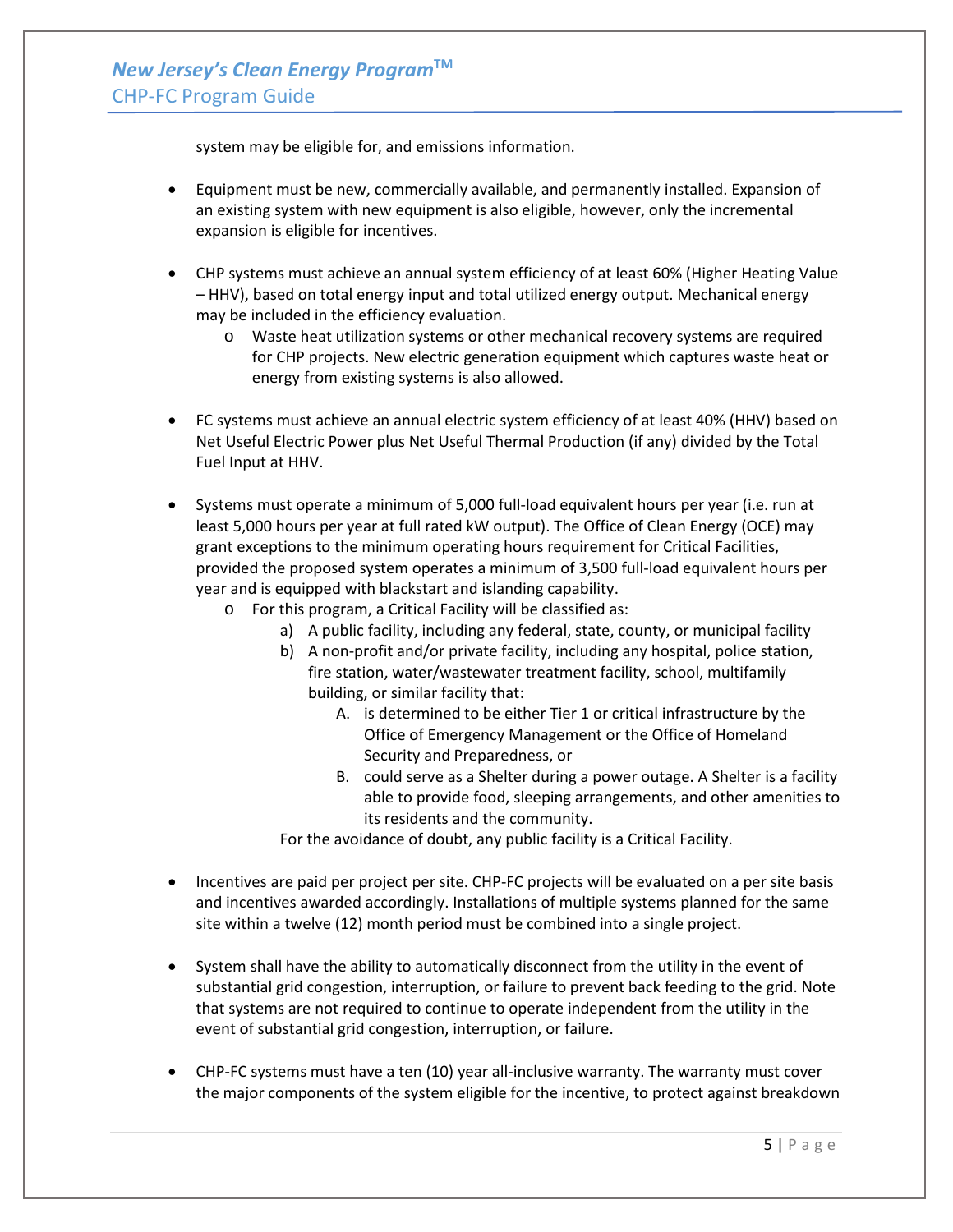or degradation in electrical output of more than ten percent from the originally rated electrical output. The warranty shall cover the full cost of repair or replacement of defective components or systems, including coverage for labor costs to remove and reinstall defective components or systems. In the event the system warranty does not meet program requirement, customer must purchase an extended warranty or a ten (10) year maintenance/service contract. The cost of the ten (10) year warranty or service contract may be considered as part of the cost of the project.

Notwithstanding the foregoing, public entities that are prohibited from entering into agreements for the full ten (10) years may comply with the 10-year requirement by:

- a) providing an agreement for the longest lawful term;
- b) committing the entity to purchase an agreement for the remaining years; and
- c) either:
	- i. providing the vendor's commitment for specific pricing for those remaining years; or
	- ii. assuming the pricing for the remaining years will increase by 2.5% each year (e.g., for the purpose of calculating a payback period).
- Each CHP-FC project must pass a project-level cost-effectiveness analysis demonstrating the simple project payback period, including any federal tax benefits and the NJCEP incentive. CHP-FC systems installed in Critical Facilities must not exceed a payback period of 20 years, CHP systems fueled by a Class 1 renewable source must not exceed a payback period of 25 years, and all other CHP-FC systems must not exceed a payback period of 10 years.
- Third party ownership (or leased equipment), such as those procured under Power Purchase Agreements, are permitted with the following provisions:
	- a) Projects are subject to ten (10) year warranty requirements as stated above.
	- b) Additionally, in order to ensure the equipment remains on site and is in operation for the term of the agreement, a binding agreement is required between the parties. A copy of this agreement shall be provided to the Program Manager prior to commitment of incentives. The agreement should state that the equipment could be transferred to new owners should the property be sold or otherwise have a buyout provision so the equipment remains on site and stays operational so the projected energy savings can accrue. The intent is to provide incentives for generating equipment, which is installed and functioning for the duration of its useful life. Under the Program, only permanently installed equipment is eligible for incentives and this must be physically demonstrable to the Program Manager, upon inspection, prior to receiving an incentive. This can be demonstrated by electrical, thermal, and fuel connections in accordance with industry practices for permanently installed equipment and be secured to a permanent surface (e.g. foundation). Any indication of portability, including but not limited to temporary structures, quick disconnects, unsecured equipment, wheels, carrying handles, dolly, trailer, or platform will deem the system ineligible.
	- c) The customer/applicant will be allowed to sign over the incentive to the third party owner. A valid project cost shall be demonstrated as part of the application in order to establish an appropriate incentive level.
	- d) All other program rules apply.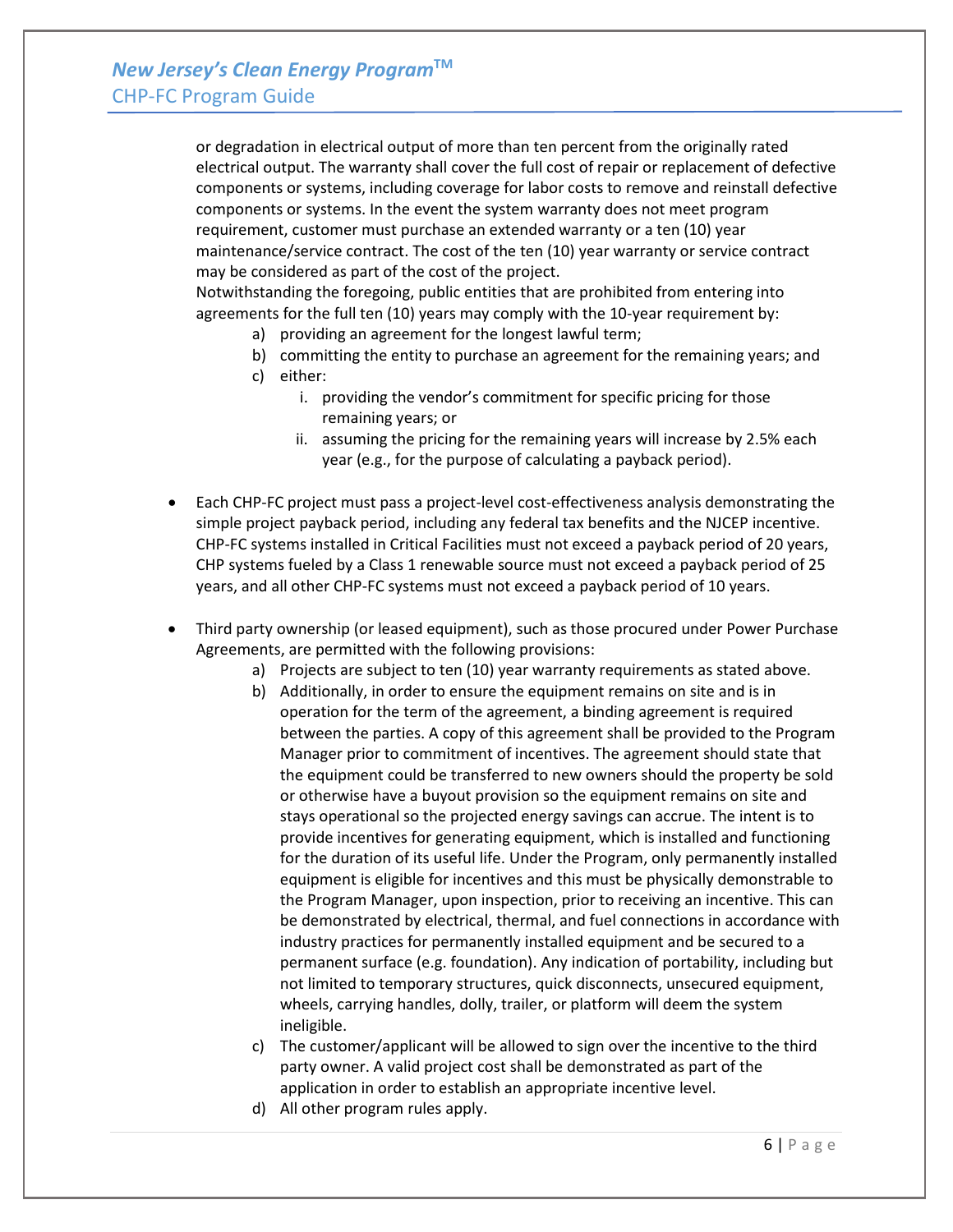- The following criteria may also apply during review of CHP-FC project applications:
	- a) Environmental performance;
	- b) Projected system startup date;
	- c) Annual system utilization;
	- d) Alignment with programmatic goals;
	- e) Project clarity;
	- f) Facility's operation as an Emergency Management Center.

#### <span id="page-6-0"></span>Ineligible Types of CHP-FC Systems:

The following types of generating systems/equipment are not eligible for the program:

- Used, refurbished, temporary, pilot, demonstration, or portable equipment/systems;
- Back-Up Generators systems intended solely for emergency or back-up generation purposes; and
- Any system/equipment that uses diesel fuel, or other types of oil and coal for continuous operation.

#### <span id="page-6-1"></span>Manufacturer Diversity Caps for ≥40% Fuel Cells

No more than \$4,500,000 in new incentive commitments can be made towards ≥40% Fuel Cells during Fiscal Year 22. Additionally, of the \$4,500,000, no single prime mover manufacturer can qualify for a total of \$1,500,000 in incentives for qualifying ≥40% Fuel Cells equipment.

Board Staff may approve exceptions to the above caps on a case-by-case basis if it determines that doing so is necessary to ensure full use of the current FY's FC and/or CHP-FC budgets.

# <span id="page-6-2"></span>6. Financial Incentives

Incentives vary based on CHP-FC technology, type, project size, and total project cost. Details on qualifying technologies and available incentives can be found below.

Projects will receive incentives in three partial payments. The first incentive will be paid upon proof of purchase of equipment. The second payment will be paid upon project installation and operation, including successful inspection. The remainder of the project incentive will be paid upon acceptance and confirmation that the project is achieving the required performance thresholds based on twelve (12) months of continuous operating data demonstrating the system meets program requirements.

If, due to impacts of COVID-19, the applicant is unable to provide the requisite twelve (12) months of representative data to demonstrate the project is achieving the required performance thresholds, the Program Manager is authorized to work with the applicant to develop and accept other reasonable methods for estimating or demonstrating whether or not the performance thresholds have been met.

Regarding the third incentive, if all other required performance thresholds are achieved:

• The kWh produced is ≥80% of that specified in the Program-approved application, the full third incentive is earned.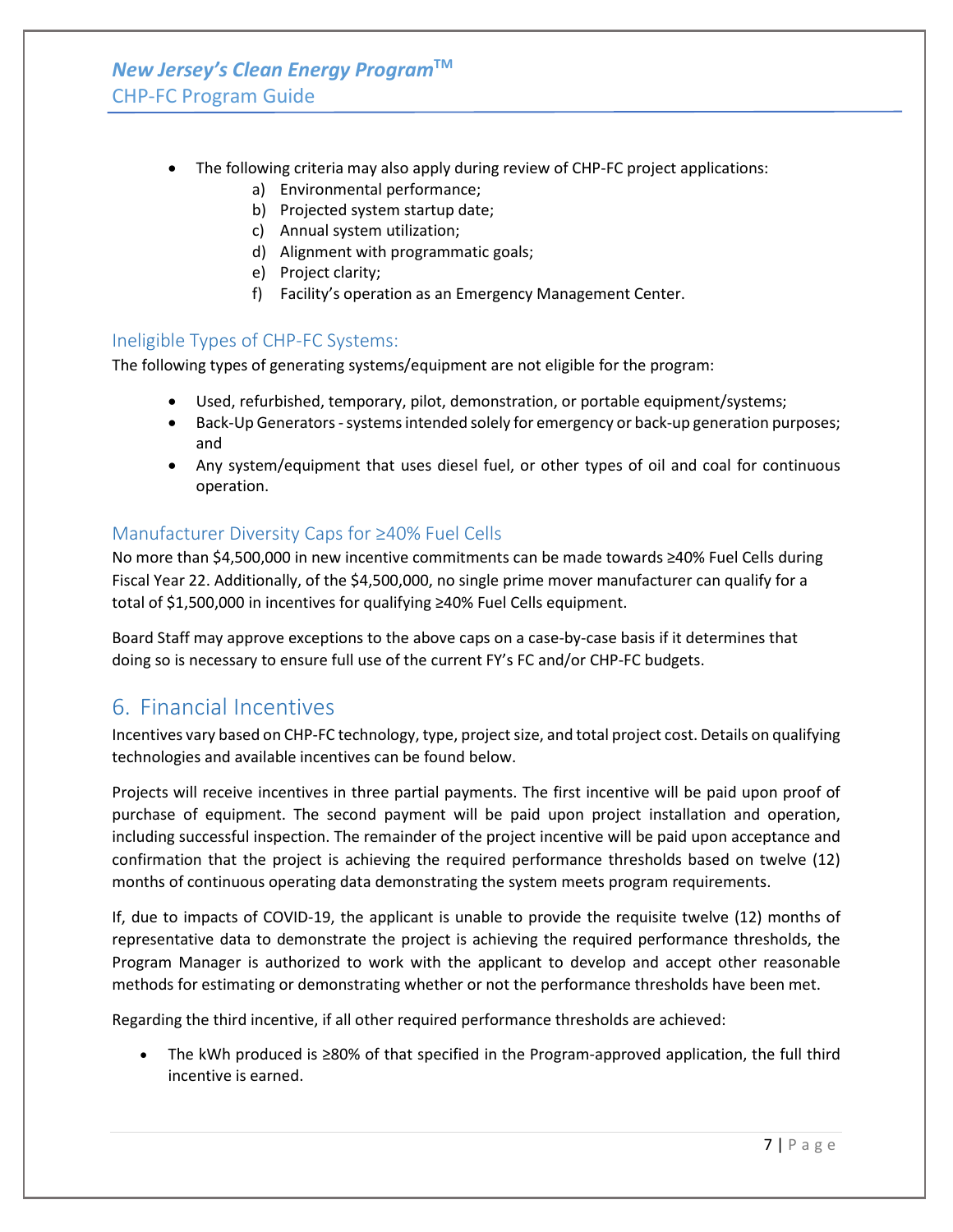# *New Jersey's Clean Energy Program***TM** CHP-FC Program Guide

- But if the kWh produced is ≥50% but <80%, of that specified in the Program-approved application, the amount of the third incentive that is proportional to the achieved efficiency is earned.
- And if the system efficiency is <50% of that specified in the Program-approved application, no third incentive is earned.

For example, if the third incentive was committed at \$100,000 and the verified kWh generation was 65% of the proposed amount, the final incentive will be \$65,000

The payment structure is summarized below:

| $1st$ - Purchase | $2nd$ - Installation | 3rd - Acceptance of post-<br>installation data |
|------------------|----------------------|------------------------------------------------|
| 30%              | 50%                  | 20%                                            |

Applicants will not be allowed to receive incentives for the installed generation equipment from other available SBC-funded programs or from the Energy Resilience Bank. CHP-FC projects will be evaluated on a per site basis and incentives awarded accordingly. Installations of multiple systems planned for the same site within a twelve (12)-month period must be combined into a single project. For the avoidance of doubt, if at any time prior to system installation and operation a project is cancelled or abandoned, the incentive funds paid to date must be promptly returned to NJCEP.

#### <span id="page-7-0"></span>CHP-FC Incentive Structure

| Eligible Technology                                             | <b>Size</b><br>(Installed Rated<br>Capacity) | Incentive<br>$(5/Watt)$ <sup>(5)</sup> | % of Total<br>Cost Cap<br>per<br>project | \$ Cap per<br>project |
|-----------------------------------------------------------------|----------------------------------------------|----------------------------------------|------------------------------------------|-----------------------|
| CHP powered by non-renewable or<br>renewable fuel source, or a  | ≤500 kW(1)                                   | \$2.00                                 | $30 - 40\%^{(2)}$                        | \$2 million           |
| combination <sup>(4):</sup><br>• Gas Internal Combustion Engine | $>500$ kW $-1$ MW <sup>(1)</sup>             | \$1.00                                 |                                          |                       |
| • Gas Combustion Turbine<br>• Microturbine                      | $>1$ MW $-$ 3 MW <sup>(1)</sup>              | \$0.55                                 | 30%                                      | \$3 million           |
| $\geq 60\%$ Fuel Cells                                          | $>3$ MW <sup>(1)</sup>                       | \$0.35                                 |                                          |                       |
| ≥40% Fuel Cells                                                 | Same as above $(1)$                          | Applicable<br>amount<br>above          | 30%                                      | \$1 million           |
| Waste Heat to Power (WHP) $(3)$                                 | $\leq$ 1 MW <sup>(1)</sup>                   | \$1.00                                 | 30%                                      | \$2 million           |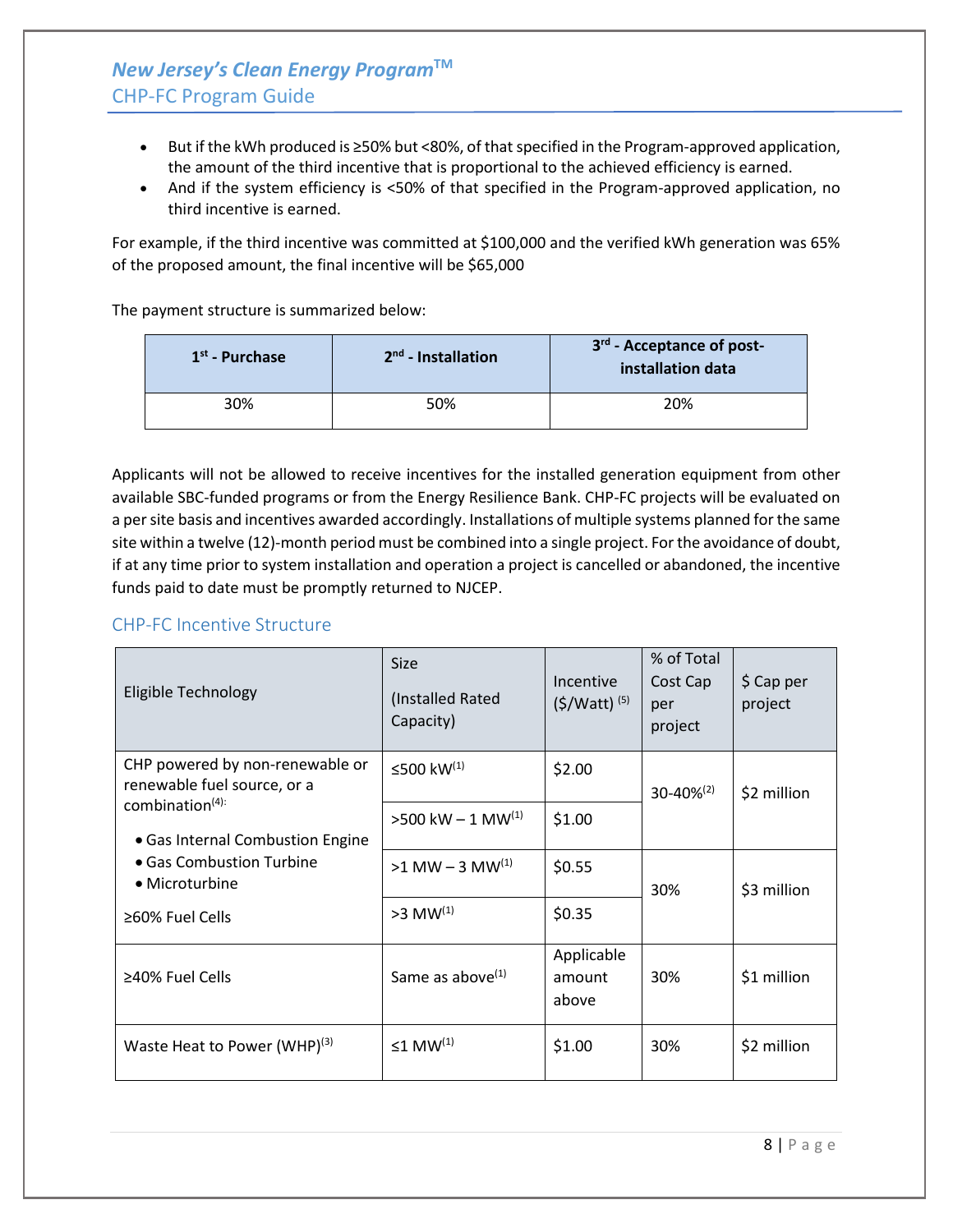# *New Jersey's Clean Energy Program***TM** CHP-FC Program Guide

| Powered by non-renewable fuel     |                        |        |     |             |
|-----------------------------------|------------------------|--------|-----|-------------|
| source. Heat recovery or other    |                        |        |     |             |
| mechanical recovery from existing | $>1$ MW <sup>(1)</sup> | \$0.50 | 30% |             |
| equipment utilizing new electric  |                        |        |     | \$3 million |
| generation equipment (e.g. steam  |                        |        |     |             |
| turbine)                          |                        |        |     |             |
|                                   |                        |        |     |             |

- (1) Incentives are tiered which means the incentive levels vary based upon the installed rated capacity, as listed in the chart above. For example, a 4 MW CHP system would receive \$2.00/watt for the first 500 kW, \$1.00/watt for the second 500 kW, \$0.55/watt for the next 2 MW and \$0.35/watt for the last 1 MW (up to the caps listed).
- (2) The maximum incentive will be limited to 30% of total project. For CHP-FC systems ≤ 1MW, this cap will be increased to 40% where a cooling application is used or included with the CHP system (e.g. absorption chiller).
- (3) Projects installing CHP with WHP will be eligible for incentives shown above, not to exceed the lesser of percent per project cap or dollars per project cap of the CHP. Minimum efficiency will be calculated based on annual total electricity generated, utilized waste heat at the host site (i.e. not lost/rejected), and energy input.
- (4) CHP or FC systems fueled by a Class 1 renewable fuel source are eligible for a 30% incentive bonus. If the fuel is mixed, the bonus will be prorated accordingly. For example if the mix is 60/40 (60% being a Class 1 renewable), the bonus will be 18%. This bonus will be included in the final/performance incentive payment, based on system performance and fuel mix consumption data. Total incentive, inclusive of bonus shall not exceed above stipulated caps.
- (5) All CHP-FC systems located at Critical Facility and incorporating blackstart/islanding technology are eligible for a 25% incentive bonus (additional to the incentives calculated in accordance with the table immediately above, but still subject to the project Cap in that table). For this Program, a Critical Facility is any:
	- a. Public facility, including, without limitation, any federal, state, county, or municipal facility, or
	- b. Non-profit and/or private for-profit facility, including, without limitation, any hospital, water/wastewater treatment facility, school, multifamily building, or similar facility that:
		- i. Is determined to be either Tier 1 or critical infrastructure by the New Jersey State Office of Emergency Management or Office of Homeland Security and Preparedness,
		- ii. Could serve as a Shelter during a power outage. For this Program, a Shelter is a facility able to provide food, sleeping arrangements, and other amenities to its residents and the community.

For the avoidance of doubt, any public facility is a Critical Facility.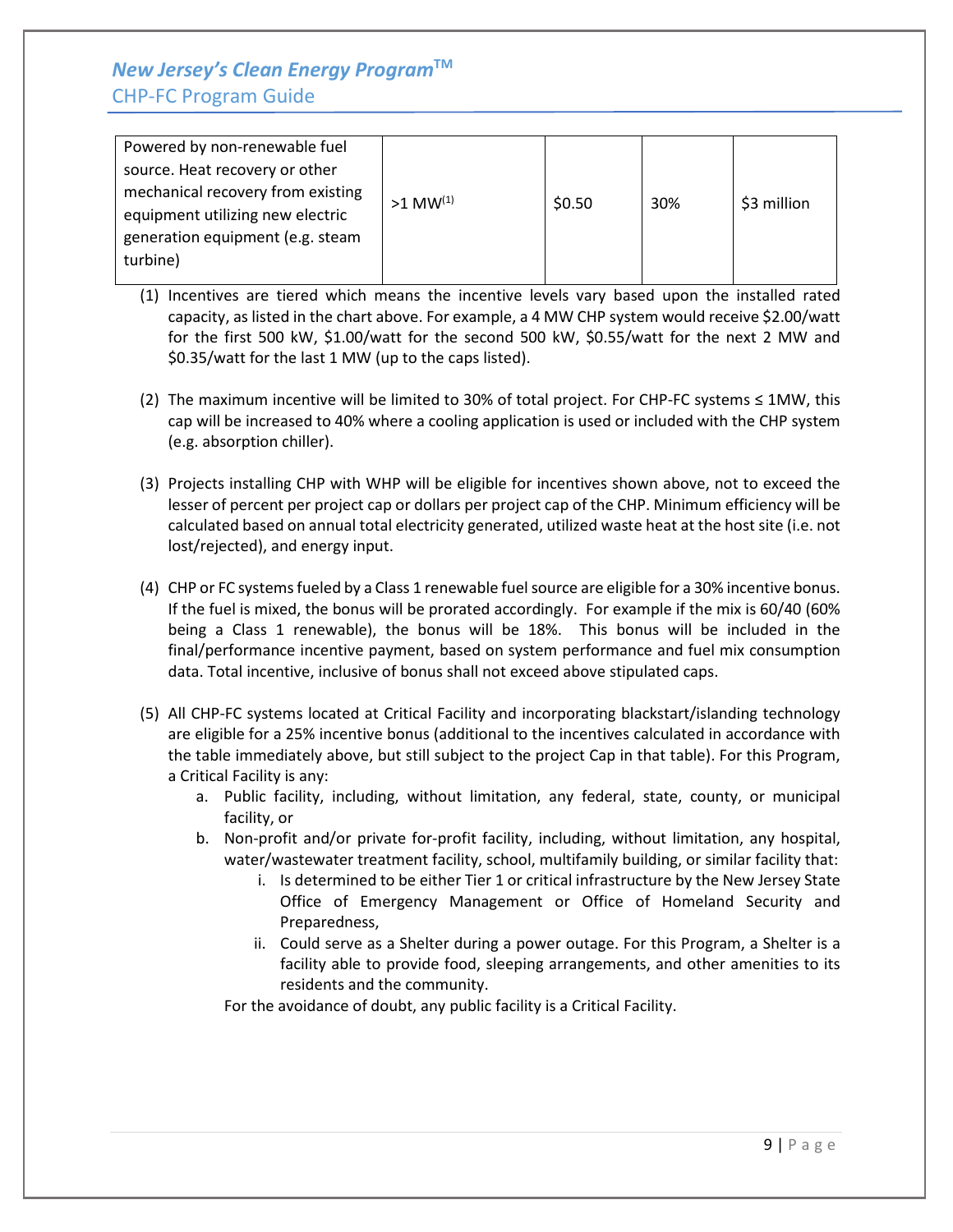# <span id="page-9-0"></span>7. Application Process

All submittals to the program must be signed by a New Jersey licensed Professional Engineer (PE) certifying that the information is accurate to the best of their knowledge. Applications must be submitted via email directly to CHP@NJCleanEnergy.com. Hard copy submissions will not be accepted.

#### <span id="page-9-1"></span>Pre—Installation

- 1. Applicant submits an electronic application and required supporting documentation.
- 2. A completeness review is completed to verify application submission and an engineer is assigned to the project who reviews the application for technical and eligibility requirements.
- 3. If an application is deemed complete and meets program criteria, a pre-inspection of the site will be scheduled to verify that no existing CHP-FC system is present, as well as to verify any existing heating/cooling equipment to be modified and/or tied into the CHP-FC. Refer to Section 9 for more information.
- 4. Upon successful pre-inspection and technical review a commitment/award letter will be issued approving the project and reserving the incentive. If the project incentive is projected to be more than \$500,000, NJBPU Board approval is also required before a commitment/award letter can be issued.
- 5. The incentive funding will be reserved for eighteen (18) months from the date of the award letter.

#### <span id="page-9-2"></span>First Incentive Payment

In order to collect the first incentive, Applicant (or authorized contractor) must submit the following to the program:

- 1. Executed customer/developer agreement (if not previously submitted)
- 2. Proof of equipment purchase (invoice, receipt, etc.) This must be detailed to show what equipment was purchased, including manufacturer, model, quantity, and cost. Equipment *purchase date* does not have to precede application approval date.
- 3. A valid W9 certificate in the payee's name [\(https://www.irs.gov/pub/irs-pdf/fw9.pdf\)](https://www.irs.gov/pub/irs-pdf/fw9.pdf)
- 4. Current Tax Clearance Certificate [\(www.NJCleanEnergy.com/TCC\)](http://www.njcleanenergy.com/TCC)

The Project Manager reviews all the above, and if satisfactory, issues the payment.

#### <span id="page-9-3"></span>Second Incentive Payment

1. Applicant must purchase a qualifying system and have it installed according to Program Requirements within eighteen (18) months of the date listed on the Approval Letter. Projects are expected to be designed and proposed as feasible, viable projects that can be permitted in all relevant jurisdictions. The Program, however, recognizes that some project changes may be required in order to be consistent with the results of any environmental assessment, DEP, or other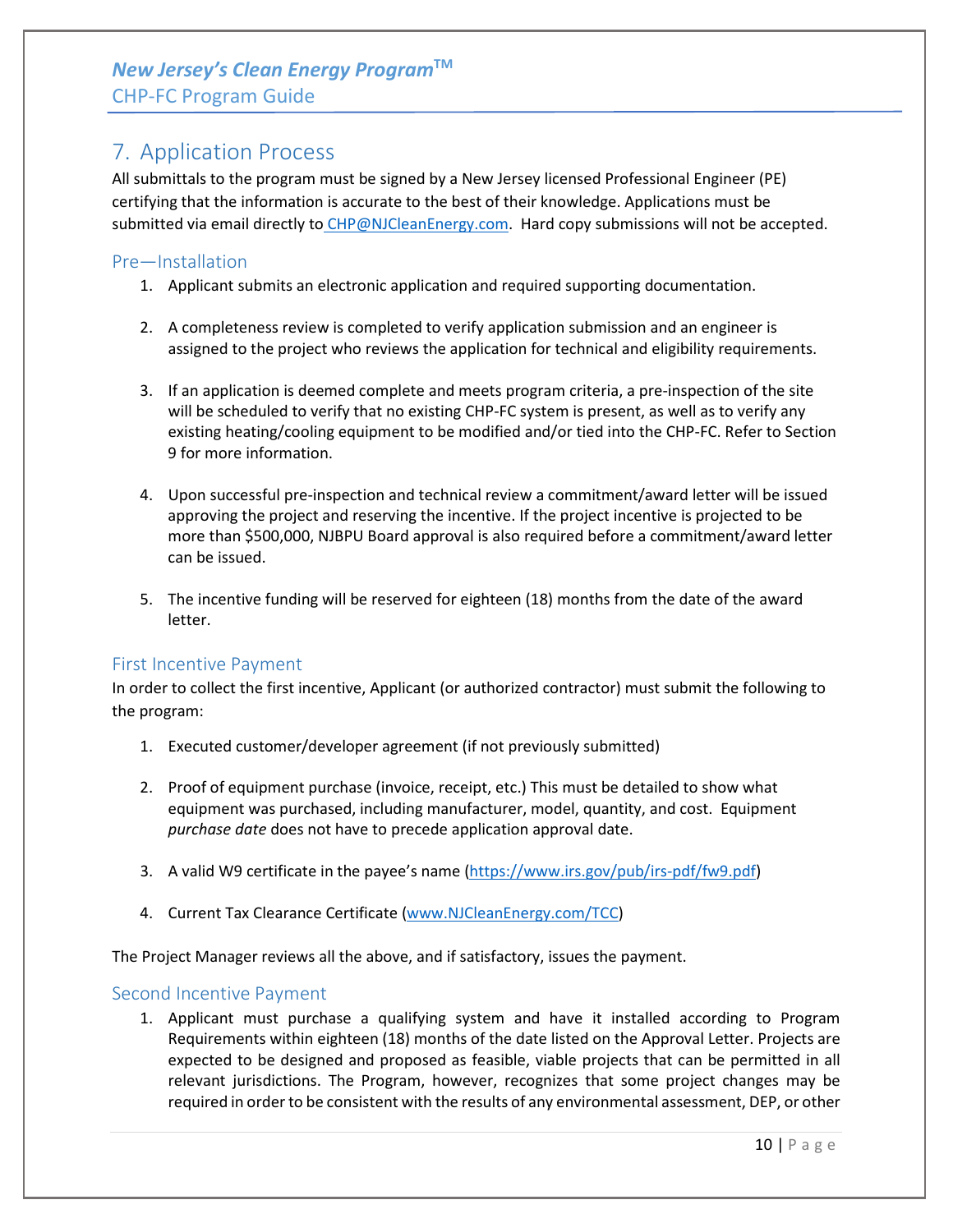local state or federal permitting requirement, or events that are unforeseen by the proposals. The Project Manager must be notified in advance of any proposed change in a project while the application is pending or active for that project.

- 2. After the approved system is installed, the Applicant (or authorized contractor) must submit the following to the program in order to receive the second incentive payment and the Project Manager reviews for completeness:
	- a) Updated Application with post-installation/as-built data
	- b) Proof of additional purchases/labor (invoices). *Installation date* should post-date approval letter date.
	- c) Proof of executed 10-year warranty or service contract
	- d) Copy of the Electrical Code Inspection Certificate
	- e) Completed Interconnection Application approved by the utility company
	- f) Current Tax Clearance Certificate
- 3. The Project Manager schedules a Post-inspection to verify system was installed per approved application.
- 4. If eligible, the 25% blackstart/islanding bonus is paid at this time.
- 5. After the installation is completed, submittal documents verified, and necessary inspections are performed and passed, the Project Manager approves payment of second incentive. The applicant has eighteen (18) months submit a complete Incentive #3 submission.

#### <span id="page-10-0"></span>Third Incentive Payment

- 1. In order to receive the final, third incentive, Applicant (or authorized contractor) must submit the following to the program within eighteen (18) months of the date listed on the Installation Approval Letter:
	- a. Twelve (12) months of operational data demonstrating minimum system efficiency was achieved and net annual generated kWh are within 50% of that stated in the approved Application.
		- i. This shall be done by implementing appropriate metering as part of the system installation. Data collected should include but is not limited to: fuel input (MMBtu), electrical output (kWh, MMBtu), recoverable and *utilized* thermal output (MMBtu). The detailed metering plan included with the Application shall be followed.
	- b. Current Tax Clearance Certificate
- 2. Note that the final incentive amount is dependent on net annual kWh generated. Refer to section 6 of this document for the third incentive payout calculation formulas.
- 3. Project Manager verifies minimum performance thresholds have been achieved and approves payment of Third Incentive.
- 4. If eligible, the renewable fuel bonus is paid at this time as well.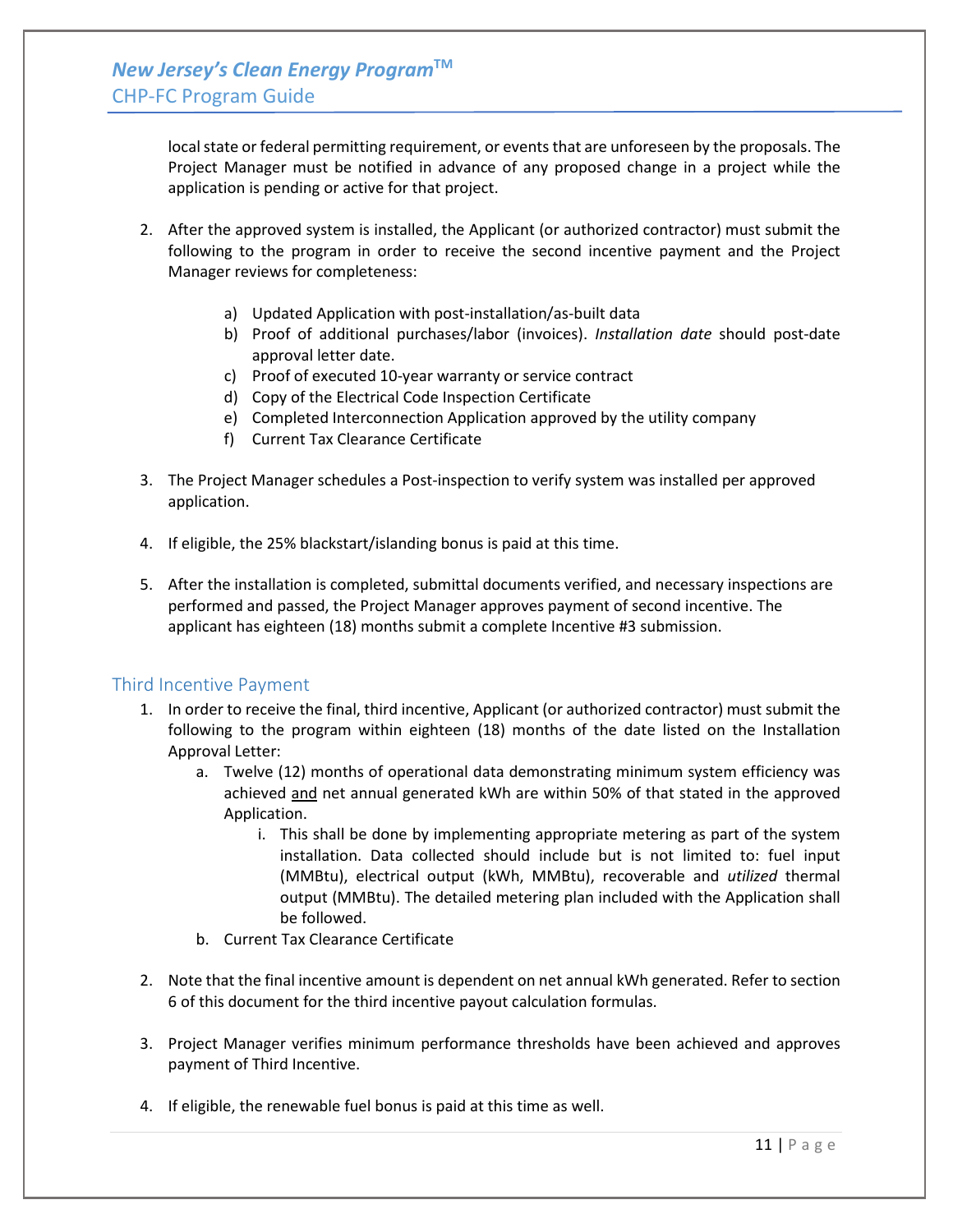### <span id="page-11-0"></span>8. Extensions

Any circumstances leading to a delay past approved expiration timeframe must be reported to the program at least one month prior to the expiration of the funding award. Extension requests must be submitted in writing and must present a schedule that identifies how much extra time is needed to complete the project.

#### Installation Completion (Incentive #1 & #2)Submission Extensions

The Program Manager may grant up to two extensions, each for a period of up to six (6) months, so long as the applicant can demonstrate proof of significant project advancement in the form of copies of permits, equipment invoices, installation invoices indicating percent complete, updated project schedules, etc. In addition, the Program Administrator (PA), with the approval of Board Staff, may approve up to two extensions, each of a length set by the PA with the approval of Board Staff, beyond the extensions the Program Manager is authorized to approve.

#### System Performance (Incentive #3) Submission Extensions

The Program Manager may grant a single six (6) month extension upon request provided the applicant can show adequate cause for the delays and provide supplemental information demonstrating progression towards submitting the final incentive. In addition, the Program Administrator (PA), with the approval of Board Staff, may approve additional extensions, each of a length set by the PA with the approval of Board Staff, beyond the extensions the Program Manager is authorized to approve.

### <span id="page-11-1"></span>9. Inspections

Pre and Post inspections are conducted on 100% of projects. A pre-inspection is conducted to verify the existing conditions and to confirm that none of the proposed equipment has been installed. Once the preinspection has been completed an applicant may begin installation of new equipment at their own risk. The program cannot guarantee equipment's eligibility until the application has been deemed complete and an approval letter has been issued.

The Post-Installation inspection confirms that the project has been installed per the specifications of the approved application as well as in line with all program requirements.

# <span id="page-11-2"></span>10. Program Dispute Resolution

Disputes, concerns, or complaints that arise will be addressed initially by the Program Manager or Program Staff at the point of contact. If resolution for whatever reason is not possible, there is a dispute [resolution process](http://www.njcleanenergy.com/main/board-public-utilities/board-public-utilities-0) backed by the NJ Board of Public Utilities.

For contractual disputes between a system owner and installer or registrant, the NJ Division of Consumer Affairs (DCA) is the point of contact and the agency has an online complaint form.

The program is designed to allow for participation by any third-party contractor that meets the program requirements. There are BPU approved contractor remediation procedures that will be followed if a